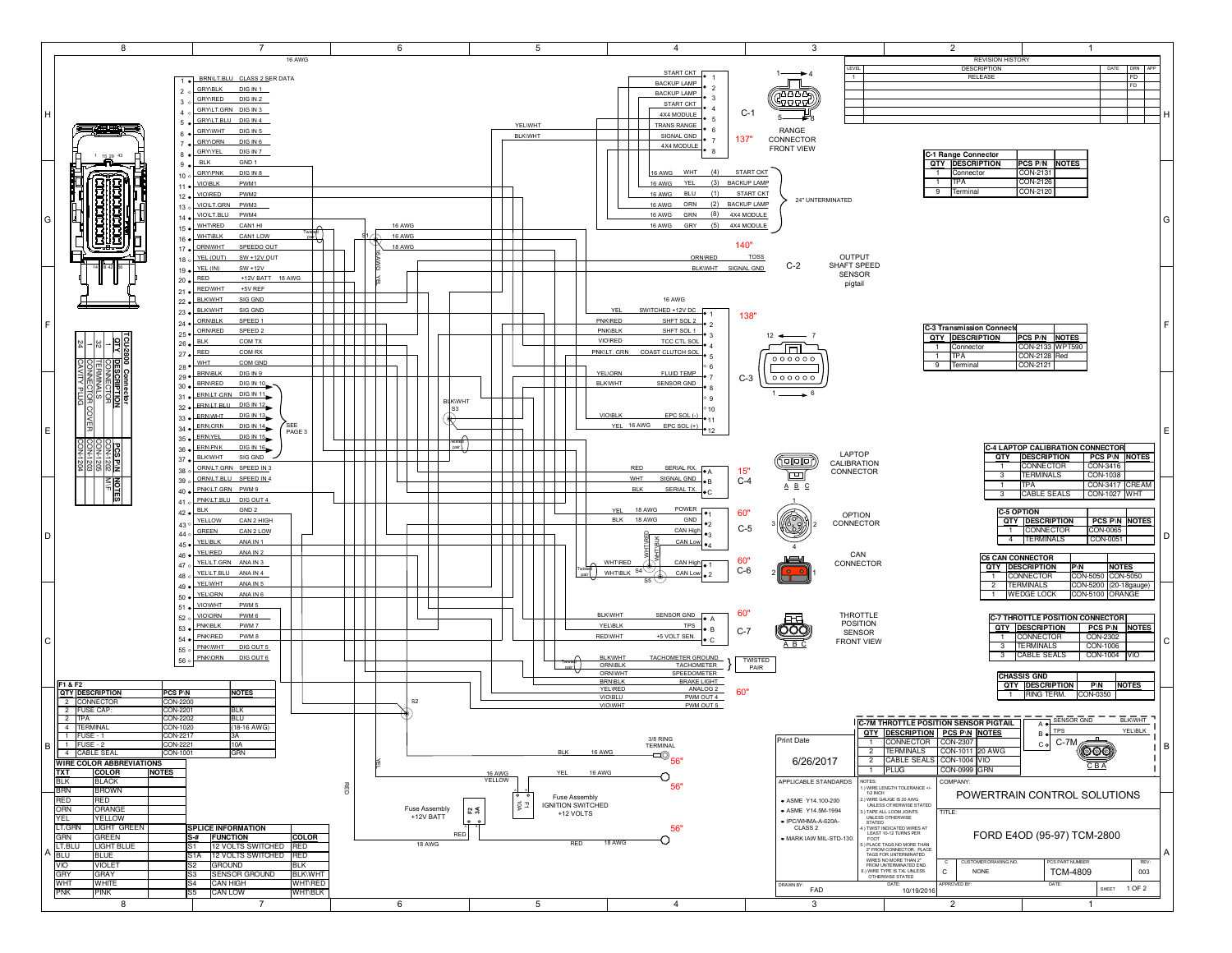| 8 | $\overline{7}$                                                         | 6                             | $5\phantom{.0}$ | $\overline{4}$                     | $\mathbf{3}$                  |                                                                                                                                                                                                                                                                   | $\overline{2}$                     | $\mathbf{1}$                 |                    |   |
|---|------------------------------------------------------------------------|-------------------------------|-----------------|------------------------------------|-------------------------------|-------------------------------------------------------------------------------------------------------------------------------------------------------------------------------------------------------------------------------------------------------------------|------------------------------------|------------------------------|--------------------|---|
|   |                                                                        |                               |                 |                                    |                               |                                                                                                                                                                                                                                                                   |                                    |                              |                    |   |
|   |                                                                        |                               |                 |                                    |                               |                                                                                                                                                                                                                                                                   |                                    |                              |                    |   |
|   |                                                                        |                               |                 |                                    |                               |                                                                                                                                                                                                                                                                   |                                    |                              |                    |   |
|   |                                                                        |                               |                 |                                    |                               |                                                                                                                                                                                                                                                                   |                                    |                              |                    |   |
|   |                                                                        |                               |                 |                                    |                               |                                                                                                                                                                                                                                                                   |                                    |                              |                    |   |
|   |                                                                        |                               |                 |                                    |                               |                                                                                                                                                                                                                                                                   |                                    |                              |                    | н |
|   |                                                                        |                               |                 |                                    |                               |                                                                                                                                                                                                                                                                   |                                    |                              |                    |   |
|   | BRNLT.BLU CLASS 2 SER DATA<br>$\overline{10}$                          |                               |                 |                                    |                               |                                                                                                                                                                                                                                                                   |                                    |                              |                    |   |
|   | <b>GRY\BLK</b><br>DIG IN 1<br>$2 \bullet$                              |                               |                 |                                    |                               |                                                                                                                                                                                                                                                                   |                                    |                              |                    |   |
|   | GRY\RED DIG IN 2<br>$3 \bullet$                                        |                               |                 |                                    |                               |                                                                                                                                                                                                                                                                   |                                    |                              |                    |   |
|   | 4 . GRYLT.GRN DIG IN 3<br>5 · GRYLT.BLU DIG IN 4                       |                               |                 |                                    |                               |                                                                                                                                                                                                                                                                   |                                    |                              |                    |   |
|   | 6 GRYWHT DIG IN 5                                                      |                               |                 |                                    |                               |                                                                                                                                                                                                                                                                   |                                    |                              |                    |   |
|   | GRY\ORN DIG IN 6                                                       |                               |                 |                                    |                               |                                                                                                                                                                                                                                                                   |                                    |                              |                    |   |
|   | $7 \bullet$<br>GRYIYEL<br>DIG IN 7<br>$8 \bullet$                      |                               |                 |                                    |                               |                                                                                                                                                                                                                                                                   |                                    |                              |                    |   |
|   | $9 \bullet$ BLK<br>GND                                                 |                               |                 |                                    |                               |                                                                                                                                                                                                                                                                   |                                    |                              |                    | G |
|   | 10 o GRYPNK DIG IN 8                                                   |                               |                 |                                    |                               |                                                                                                                                                                                                                                                                   |                                    |                              |                    |   |
|   | <b>VIO\BLK</b><br>PWM1<br>$11 \bullet$                                 |                               |                 |                                    |                               |                                                                                                                                                                                                                                                                   |                                    |                              |                    |   |
|   | 12 . VIOIRED<br>PWM2                                                   |                               |                 |                                    |                               |                                                                                                                                                                                                                                                                   |                                    |                              |                    |   |
|   | 13 · VIOLT.GRN PWM3                                                    |                               |                 |                                    |                               |                                                                                                                                                                                                                                                                   |                                    |                              |                    |   |
|   | 14 · VIOLT.BLU PWM4                                                    |                               |                 |                                    |                               |                                                                                                                                                                                                                                                                   |                                    |                              |                    |   |
|   | 15 . WHTRED CAN1 HI                                                    |                               |                 |                                    |                               |                                                                                                                                                                                                                                                                   |                                    |                              |                    |   |
|   | 16 · WHT\BLK<br>CAN1 LOW                                               | SEE PAGE 2 FOR<br>CONNECTIONS |                 |                                    |                               |                                                                                                                                                                                                                                                                   |                                    |                              |                    |   |
|   | 17 . ORNWHT SPEEDO OUT                                                 |                               |                 |                                    |                               |                                                                                                                                                                                                                                                                   |                                    |                              |                    |   |
|   | 18 o YEL (OUT) SW + 12V OUT                                            |                               |                 |                                    |                               |                                                                                                                                                                                                                                                                   |                                    |                              |                    |   |
|   | 19 · YEL (IN)<br>$SW + 12V$                                            |                               |                 |                                    |                               |                                                                                                                                                                                                                                                                   |                                    |                              |                    | E |
|   | $20 \bullet \overline{\overline{\text{RED}}}$<br>+12V BATT             |                               |                 |                                    |                               |                                                                                                                                                                                                                                                                   |                                    |                              |                    |   |
|   | 21 . REDWHT +5V REF                                                    |                               |                 |                                    |                               |                                                                                                                                                                                                                                                                   |                                    |                              |                    |   |
|   | 22 · BLKWHT<br>SIG GND<br>23 . BLKWHT<br>SIG GND                       |                               |                 |                                    |                               |                                                                                                                                                                                                                                                                   |                                    |                              |                    |   |
|   | 24 . ORNBLK<br>SPEED 1                                                 |                               |                 |                                    |                               |                                                                                                                                                                                                                                                                   |                                    |                              |                    |   |
|   | 25 • ORNIRED SPEED 2                                                   |                               |                 |                                    |                               |                                                                                                                                                                                                                                                                   |                                    |                              |                    |   |
|   | $26 \bullet$ BLK<br>COM TX                                             |                               |                 |                                    |                               |                                                                                                                                                                                                                                                                   |                                    |                              |                    |   |
|   | $27 \cdot \overline{RED}$<br>COM RX                                    |                               |                 |                                    |                               |                                                                                                                                                                                                                                                                   |                                    |                              |                    |   |
|   | $28 \bullet $<br>COM GND                                               |                               |                 |                                    |                               |                                                                                                                                                                                                                                                                   |                                    |                              |                    |   |
|   | 29 o BRNBLK DIG IN 9                                                   |                               |                 |                                    |                               |                                                                                                                                                                                                                                                                   |                                    |                              |                    | Е |
|   | 30 o BRNRED DIG IN 10                                                  |                               |                 | <b>BRN/RED</b>                     | TRUE MANUAL MODE              | 60"                                                                                                                                                                                                                                                               |                                    |                              |                    |   |
|   | 31 o BRNLT.GRN DIG IN 11                                               |                               |                 | BRN/LT.GRN                         | UP SHIFT                      |                                                                                                                                                                                                                                                                   |                                    |                              |                    |   |
|   | 32 o BRNLT.BLU DIG IN 12<br>33 o BRNWHT DIG IN 13                      |                               |                 | <b>BRN/LT.BLU</b><br><b>BRNWHT</b> | DOWN SHIFT<br>CALIBRATION "B" | UNTERMINATED                                                                                                                                                                                                                                                      |                                    |                              |                    |   |
|   | 34 o BRNORN DIG IN 14                                                  |                               |                 | <b>BRN\ORN</b>                     | CANCEL OID                    | GROUP                                                                                                                                                                                                                                                             |                                    |                              |                    |   |
|   | 35 o BRNYEL DIG IN 15                                                  |                               |                 | <b>BRNIYEL</b>                     | 4 WD LOW                      |                                                                                                                                                                                                                                                                   |                                    |                              |                    |   |
|   | 36 o BRNPNK DIG IN 16                                                  |                               |                 | <b>BRN\PNK</b>                     | DYNO MODE                     |                                                                                                                                                                                                                                                                   |                                    |                              |                    |   |
|   | BLK\WHT SIG GND<br>$37 \bullet$                                        |                               |                 |                                    |                               |                                                                                                                                                                                                                                                                   |                                    |                              |                    |   |
|   | 38 . ORNILT.GRN SPEED IN 3                                             |                               |                 |                                    |                               |                                                                                                                                                                                                                                                                   |                                    |                              |                    |   |
|   | 39 . ORNLT.BLU SPEED IN 4                                              |                               |                 |                                    |                               |                                                                                                                                                                                                                                                                   |                                    |                              |                    | D |
|   | 40 · PNKLT.GRN PWM9                                                    |                               |                 |                                    |                               |                                                                                                                                                                                                                                                                   |                                    |                              |                    |   |
|   | 41 o VIOWHT<br>DIG OUT 4<br>GND <sub>2</sub>                           |                               |                 |                                    |                               |                                                                                                                                                                                                                                                                   |                                    |                              |                    |   |
|   | $42 \bullet \overline{\phantom{1em}}$ BLK<br>43 o YELLOW<br>CAN 2 HIGH |                               |                 |                                    |                               |                                                                                                                                                                                                                                                                   |                                    |                              |                    |   |
|   | $44 \circ \overline{\overline{\text{GREEN}}}$<br>CAN 2 LOW             |                               |                 |                                    |                               |                                                                                                                                                                                                                                                                   |                                    |                              |                    |   |
|   | 45 · YEL\BLK<br>ANA IN 1                                               |                               |                 |                                    |                               |                                                                                                                                                                                                                                                                   |                                    |                              |                    |   |
|   | 46 · YELIRED<br>ANA IN 2                                               | SEE PAGE 2 FOR                |                 |                                    |                               |                                                                                                                                                                                                                                                                   |                                    |                              |                    |   |
|   | 47 o YELLT GRN ANA IN 3                                                | CONNECTIONS                   |                 |                                    |                               |                                                                                                                                                                                                                                                                   |                                    |                              |                    |   |
|   | 48 o YELLT BLU ANA IN 4                                                |                               |                 |                                    |                               |                                                                                                                                                                                                                                                                   |                                    |                              |                    |   |
|   | 49 o YELWHI<br>ANA IN 5                                                |                               |                 |                                    |                               |                                                                                                                                                                                                                                                                   |                                    |                              |                    | C |
|   | 50 · YELIORN<br>ANA IN 6                                               |                               |                 |                                    |                               |                                                                                                                                                                                                                                                                   |                                    |                              |                    |   |
|   | 51 . VIOWHT PWM5                                                       |                               |                 |                                    |                               |                                                                                                                                                                                                                                                                   |                                    |                              |                    |   |
|   | 52 o VIOLORN PWM 6<br>53 . PNK\BLK<br>PWM 7                            |                               |                 |                                    |                               |                                                                                                                                                                                                                                                                   |                                    |                              |                    |   |
|   | <b>PNK\RED</b><br>PWM 8                                                |                               |                 |                                    |                               |                                                                                                                                                                                                                                                                   |                                    |                              |                    |   |
|   | $54$ $\bullet$<br>55 o PNKWHT DIG OUT 5                                |                               |                 |                                    |                               |                                                                                                                                                                                                                                                                   |                                    |                              |                    |   |
|   | 56 o PNKIORN DIG OUT 6                                                 |                               |                 |                                    |                               |                                                                                                                                                                                                                                                                   | <b>REVISION HISTORY</b>            |                              |                    |   |
|   |                                                                        |                               |                 |                                    |                               | LEVEL<br>$\overline{1}$                                                                                                                                                                                                                                           | <b>DESCRIPTION</b><br>RELEASE      |                              | DATE DRN APP<br>FD |   |
|   |                                                                        |                               |                 |                                    | Print Date                    |                                                                                                                                                                                                                                                                   |                                    |                              | FD                 |   |
|   |                                                                        |                               |                 |                                    |                               |                                                                                                                                                                                                                                                                   |                                    |                              |                    | B |
|   |                                                                        |                               |                 |                                    | 6/26/2017                     |                                                                                                                                                                                                                                                                   |                                    |                              |                    |   |
|   |                                                                        |                               |                 |                                    |                               |                                                                                                                                                                                                                                                                   |                                    |                              |                    |   |
|   |                                                                        |                               |                 |                                    | APPLICABLE STANDARDS          | NOTES:<br>:.)<br>WIRE LENGTH TOLERANCE +<br>1/2 INCH                                                                                                                                                                                                              | COMPANY:                           |                              |                    |   |
|   |                                                                        |                               |                 |                                    | • ASME Y14.100-200            | .) WIRE GAUGE IS 20 AWG                                                                                                                                                                                                                                           |                                    | POWERTRAIN CONTROL SOLUTIONS |                    |   |
|   |                                                                        |                               |                 |                                    |                               |                                                                                                                                                                                                                                                                   | TITLE:                             |                              |                    |   |
|   |                                                                        |                               |                 |                                    | • ASME Y14.5M-1994            |                                                                                                                                                                                                                                                                   |                                    |                              |                    |   |
|   |                                                                        |                               |                 |                                    |                               |                                                                                                                                                                                                                                                                   |                                    |                              |                    |   |
|   |                                                                        |                               |                 |                                    | • IPC/WHMA-A-620A-<br>CLASS 2 | E.) WHE SS OTHERWISE STATED<br>3.) TAPE ALL LOOM JOINTS<br>3.) TAPE ALL LOOM JOINTS<br>5 STATED<br>5 STATED                                                                                                                                                       |                                    |                              |                    |   |
|   |                                                                        |                               |                 |                                    | · MARK IAW MIL-STD-130.       |                                                                                                                                                                                                                                                                   |                                    | FORD E4OD (95-97) TCM-2800   |                    |   |
|   |                                                                        |                               |                 |                                    |                               |                                                                                                                                                                                                                                                                   |                                    |                              |                    | A |
|   |                                                                        |                               |                 |                                    |                               |                                                                                                                                                                                                                                                                   | CUSTOMER DRAWING NO.<br>$_{\rm c}$ | PCS PART NUMBER              | REV:               |   |
|   |                                                                        |                               |                 |                                    |                               | STATED<br>STATED WIRES AT LEAST TO-12 TURNS PER<br>LEAST TO-12 TURNS PER<br>STOT COTTAINS PER<br>TOOT TO-12 TURNS PER<br>TAGS FOR UNTERMINATED<br>TAGS NO MORE THAN 2<br>FROM UNTERMINATED<br>FROM UNTERMINATED<br>SURE TYPE IS TAL UNLESS<br>OTH<br>$\mathtt{C}$ | NONE                               | <b>TCM-4809</b>              | 003                |   |
|   |                                                                        |                               |                 |                                    | DRAWN BY:<br>FAD              | DATE:<br>10/19/2016                                                                                                                                                                                                                                               | APPROVED BY:                       | DATE:                        | SHEET 1 OF 2       |   |

H

G

F

E

D

C

A